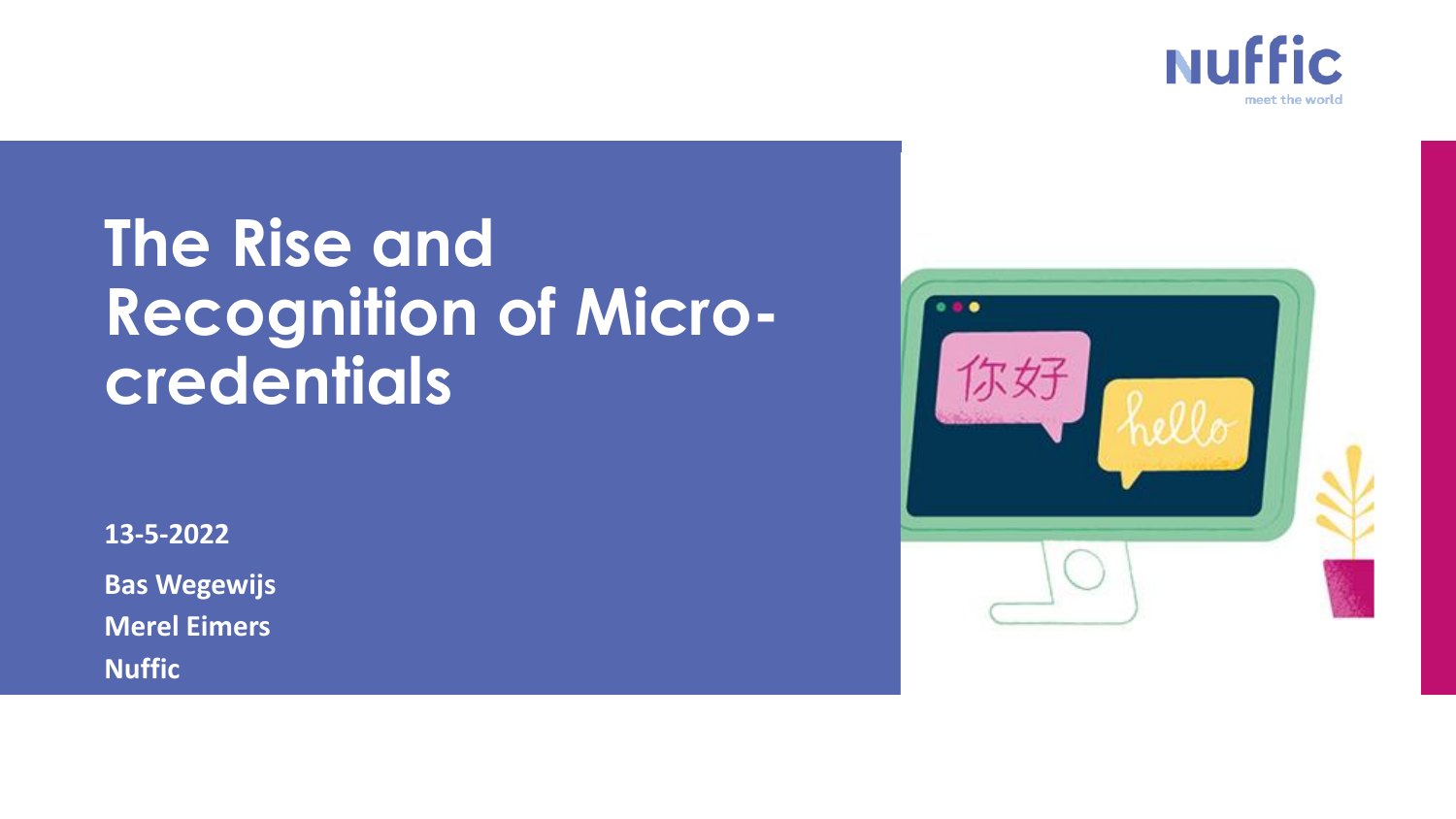

#### **Introduction**

- Introduction to the STACQ project
- European policy developments
- Recognition of micro-credentials
- Introducing the "Micro-Evaluator"

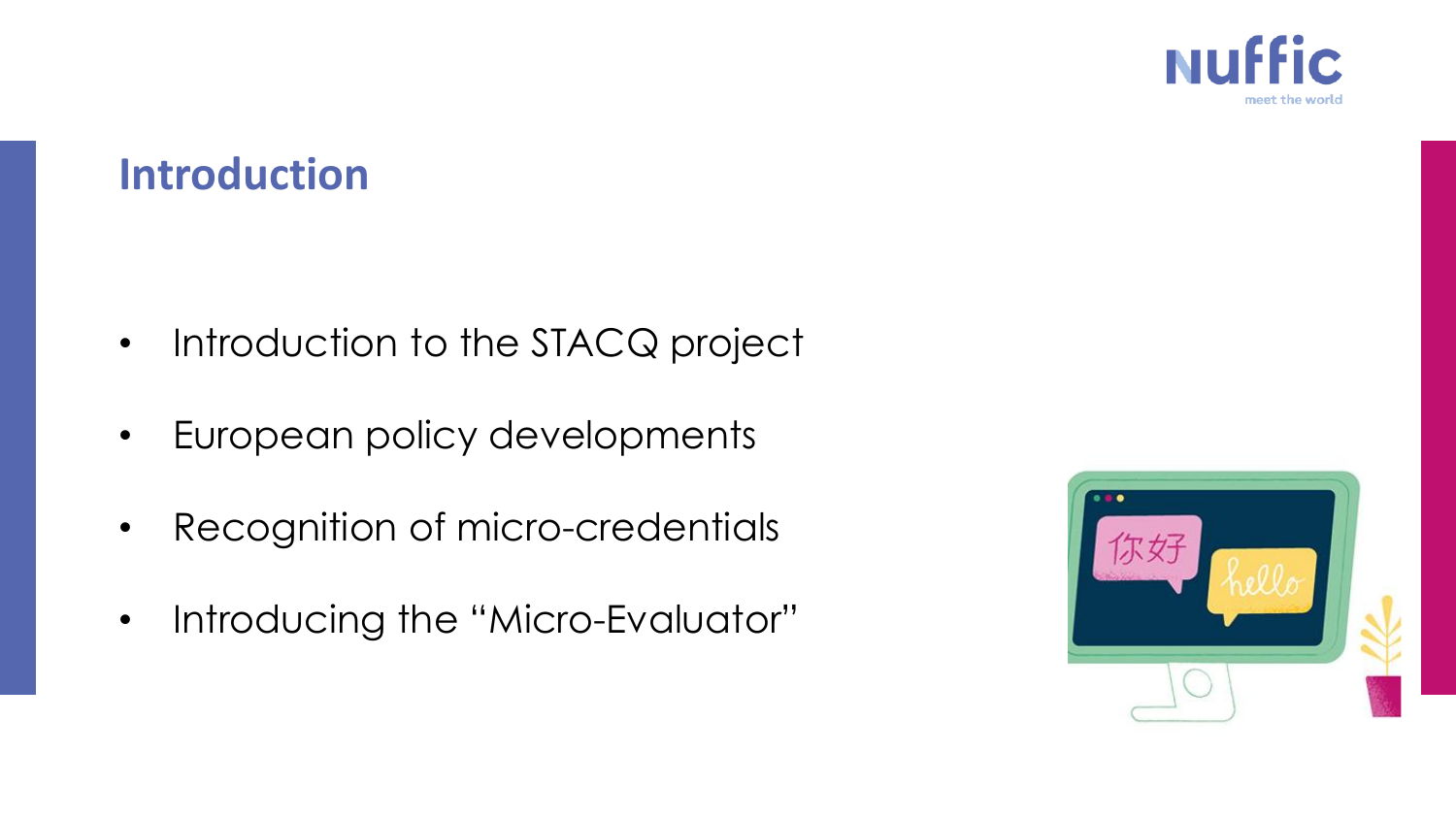

## **Share your experience!**

- Does your institution offer micro-credentials?
- Does your institution recognize micro-credentials (e.g. for

admission or credit)?

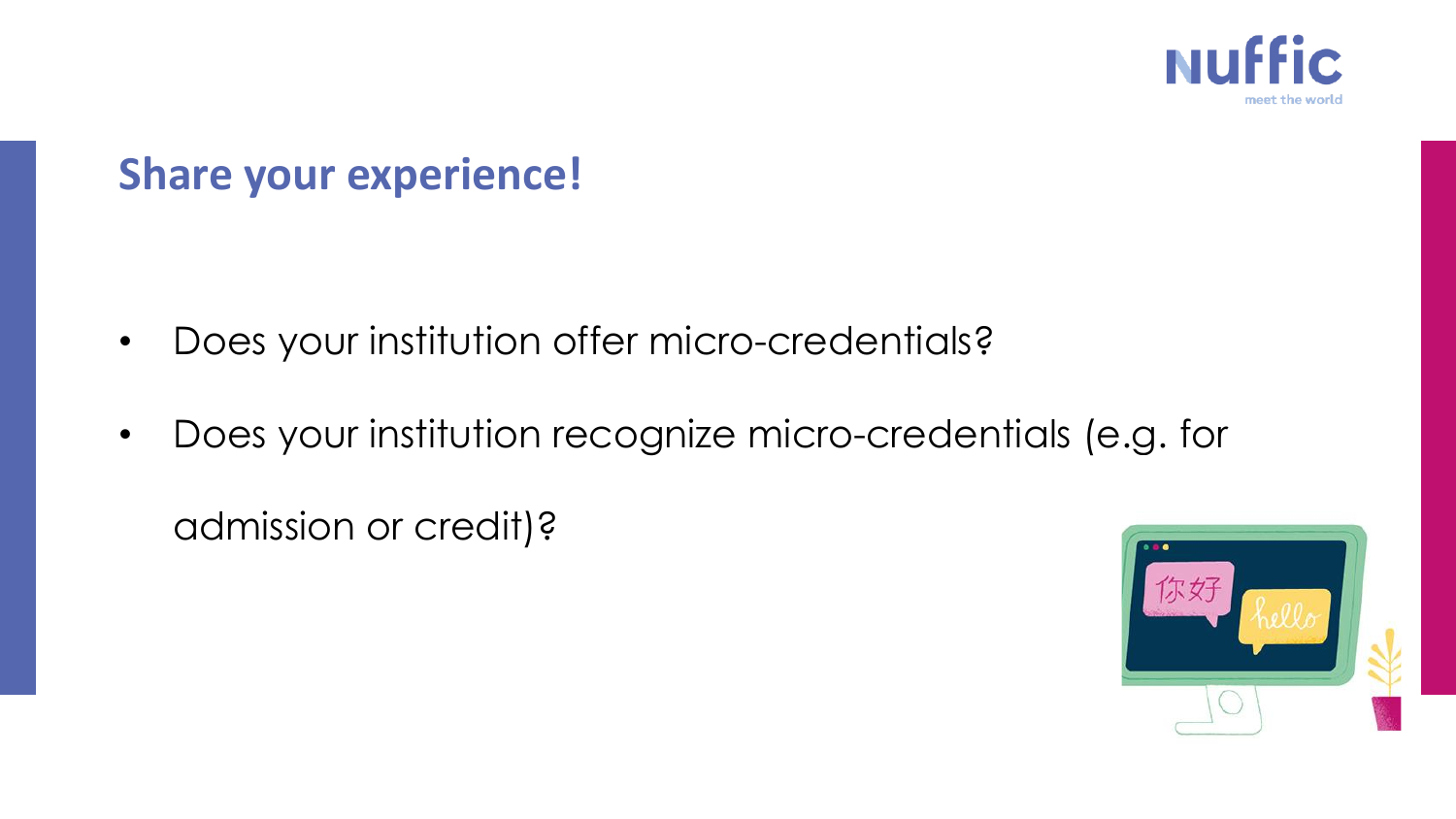



## **Stacking Credits and the Future of the Qualification (2020- 2022)**

• Co-funded by Erasmus+, 8 project partners.

• Builds on e-VALUATE en PARADIGMS.

• Objective: supporting institutions in their evaluation of microcredentials.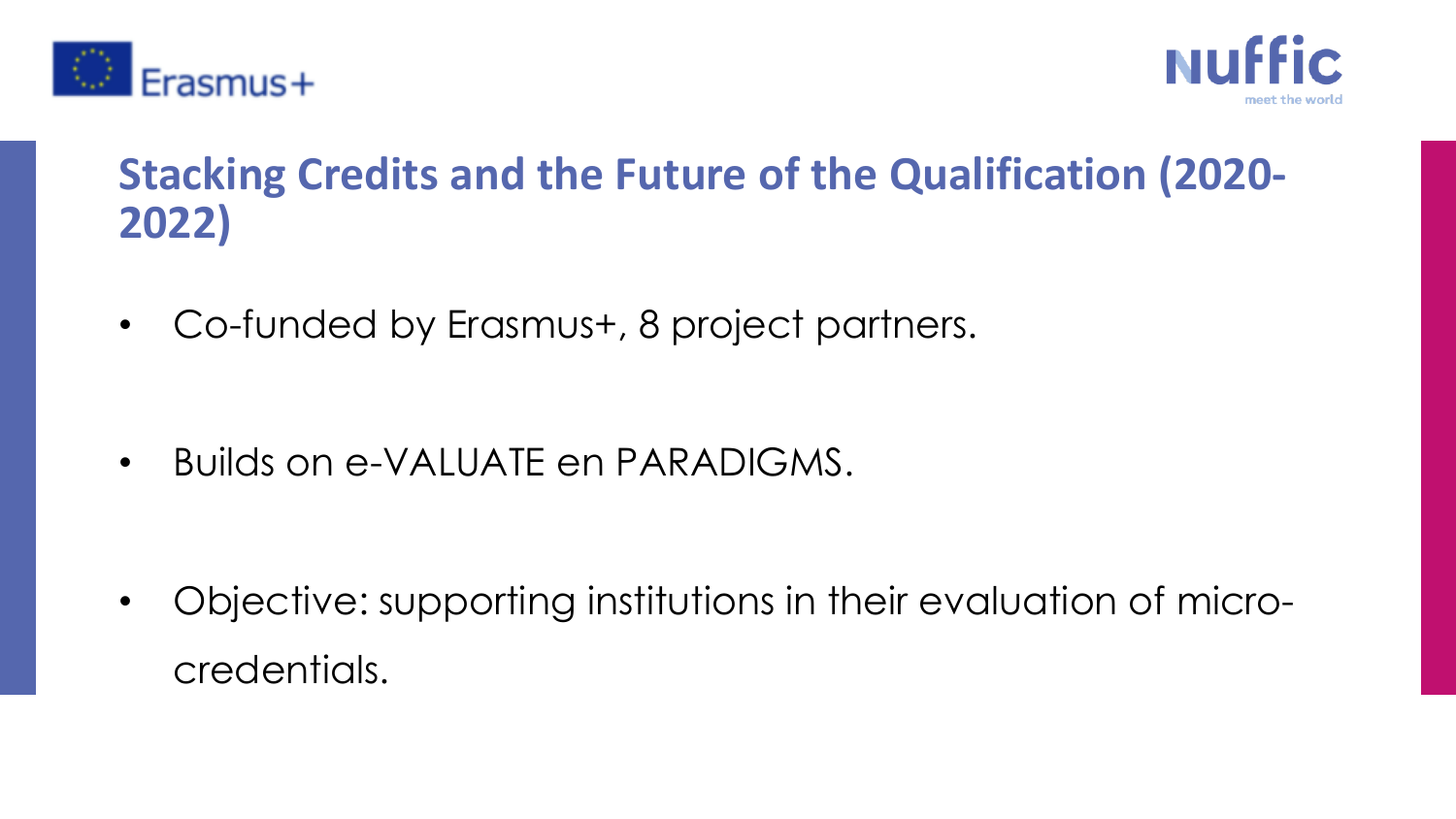



# **STACQ (2020-2022)**

#### **Activities:**

- Publication: the Rise and Recognition of Micro-credentials
- STACQ Round Table Work Conference
- Online recognition tool: the Micro-Evaluator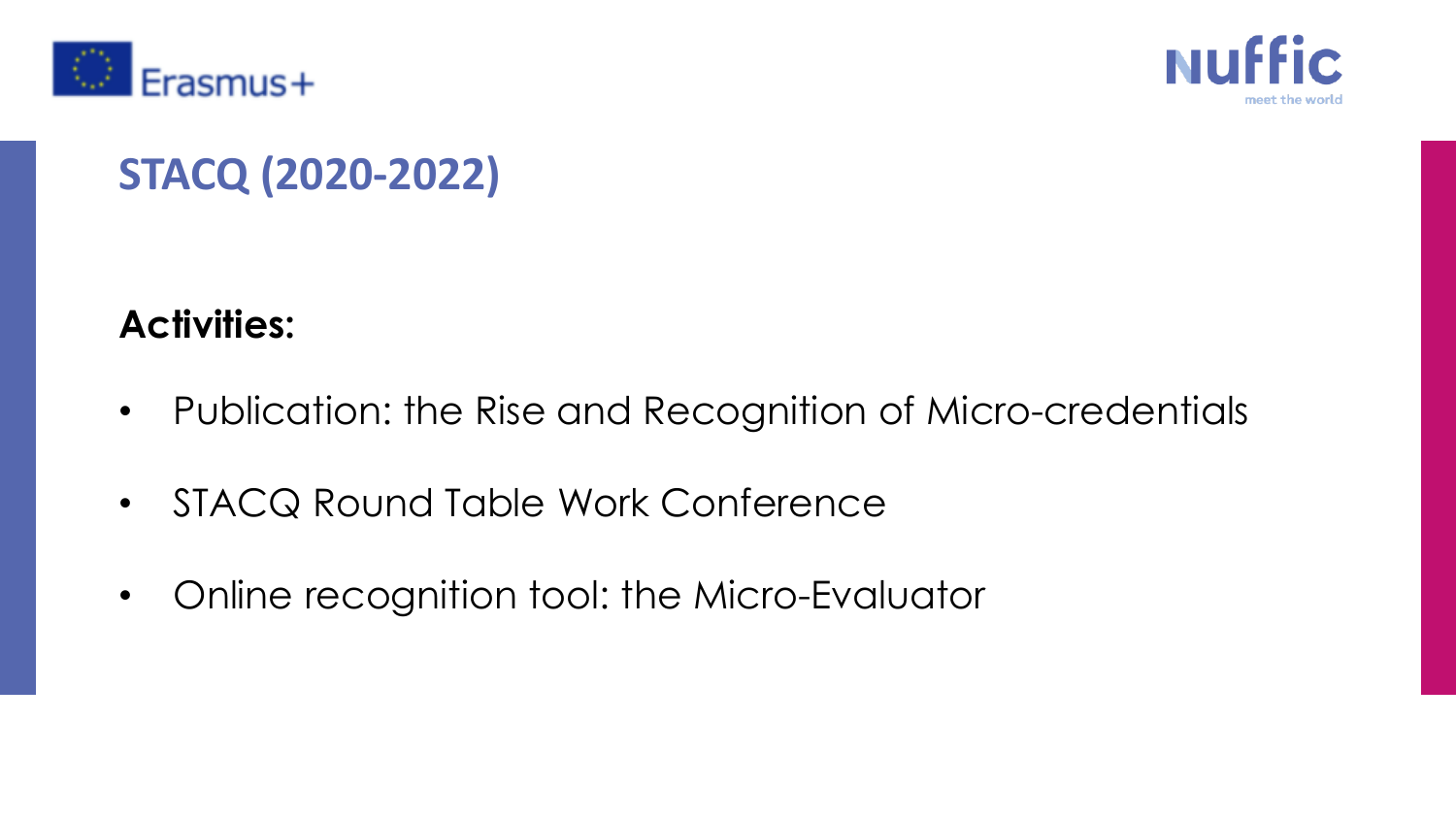

#### **STACQ publication**

- Context and policy developments.
- Practical response to the question of recognition.
- Stackability



#### The Rise and **Recognition of** Micro-credentials

**Stacking Modules and the Future of the Qualification** 

**March 2022** 

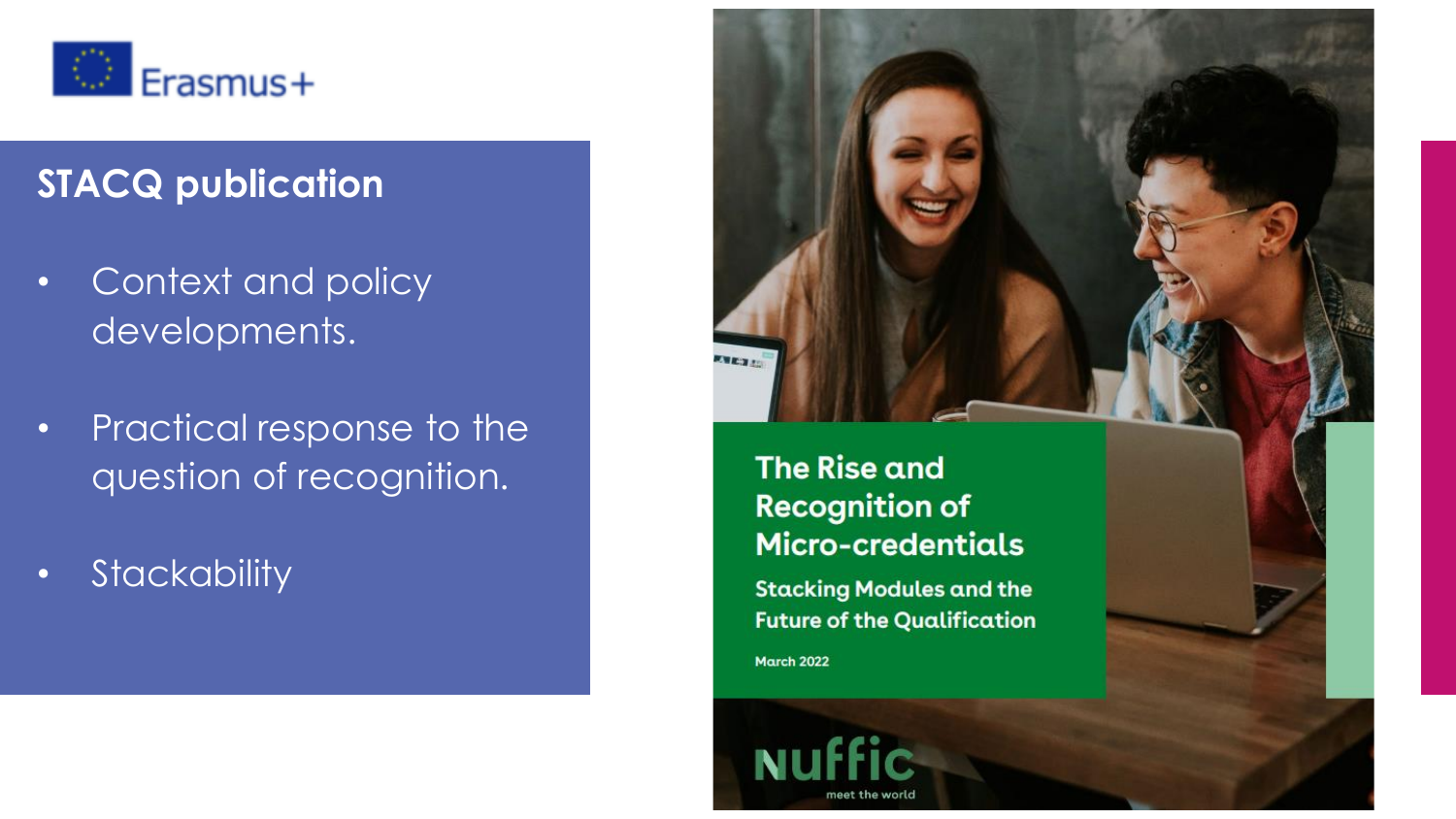



*A two-track approach for recognition*

1. A procedure in line with the LRC

2. RPL procedure

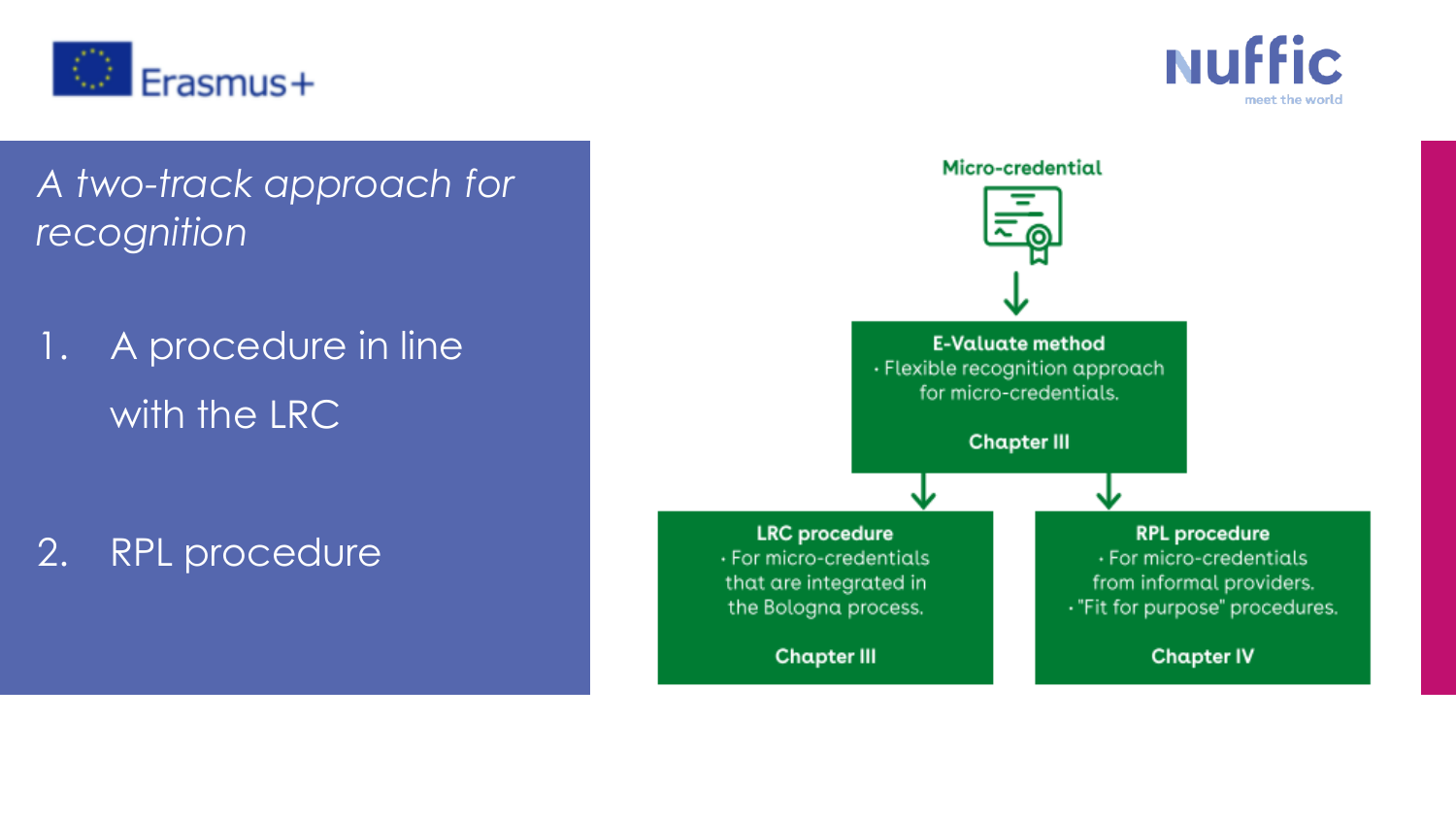



## **Stackability and recognition**

*The question of the profile*

- Regular degree programmes broken down
- Pre-stacked packages
- Generic stacking

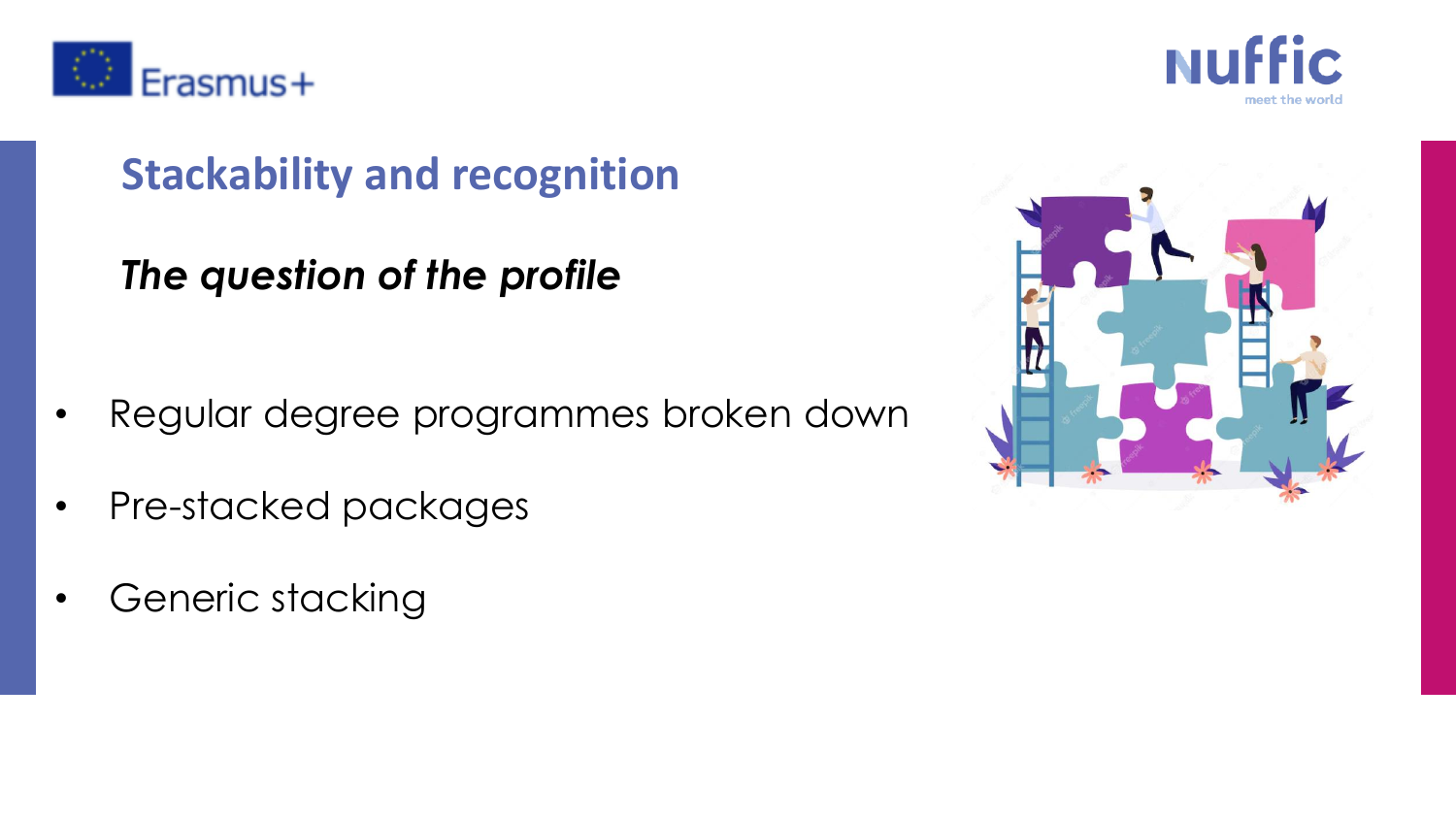

#### **Micro-credentials in Europe**

# **Council Recommendation on a European approach to microcredentials for lifelong learning and employability**

*December 2021*

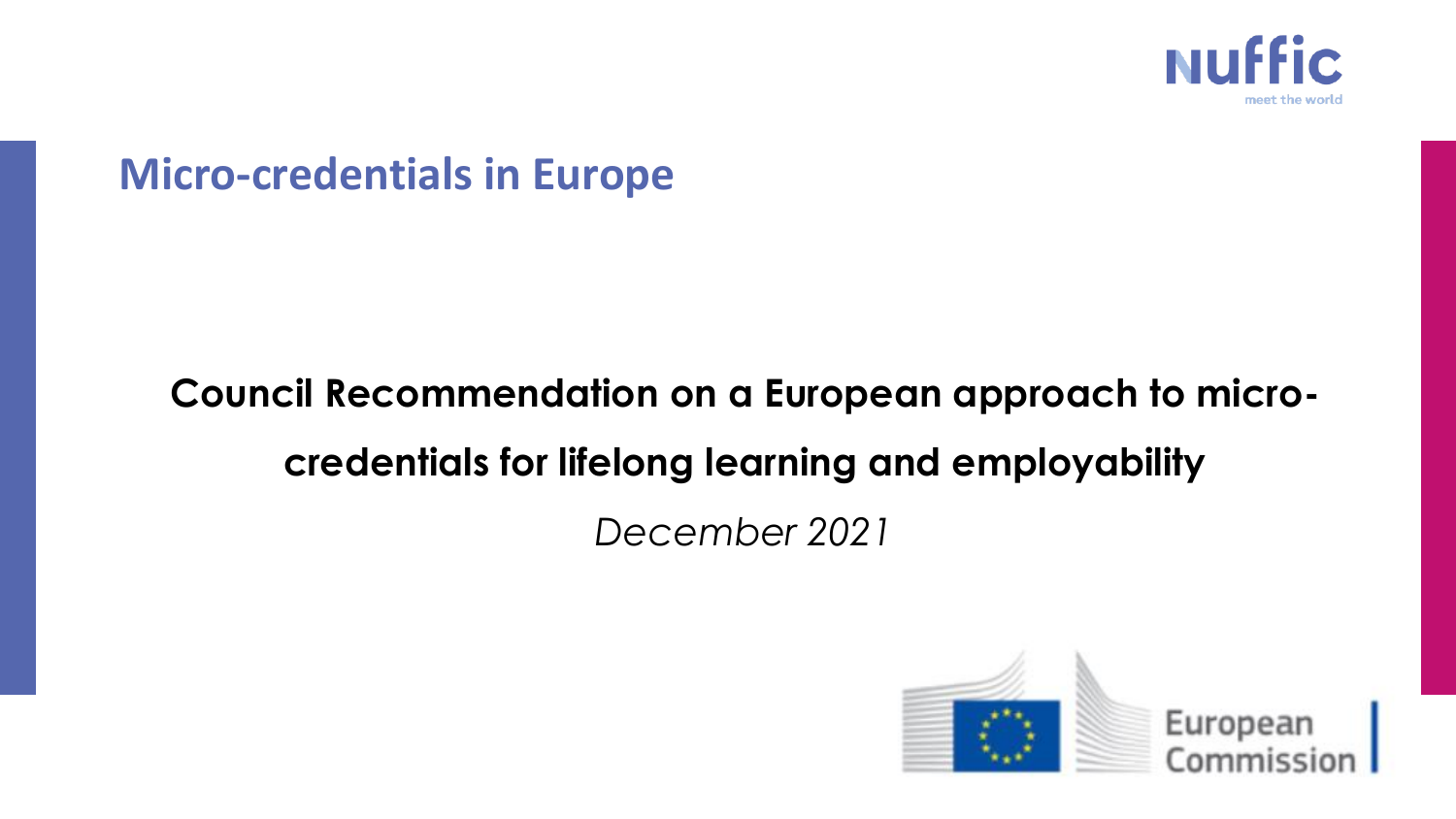

#### **Challenges to be addressed by the recommendation on microcredentials**

- Closing *skills gaps* in the labour market
- Post-covid recovery
- Digital and green transition
- Life long learning
- Supporting inclusion in HE

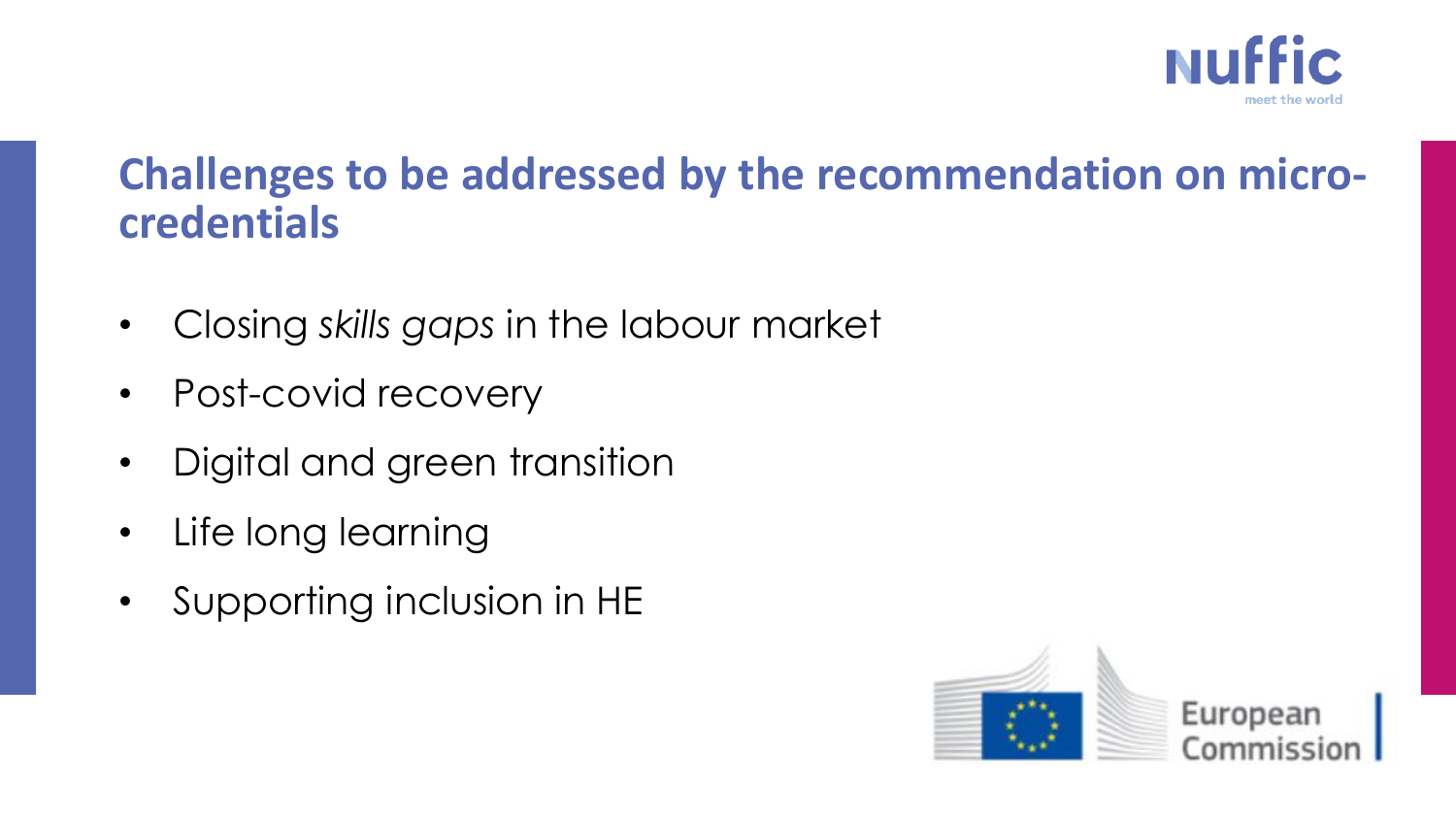

#### **What are member states expected to do?**

- 1. Adopt definition and standard elements
- 2. Develop ecosystem
- 3. Deliver on the potential of micro-credentials

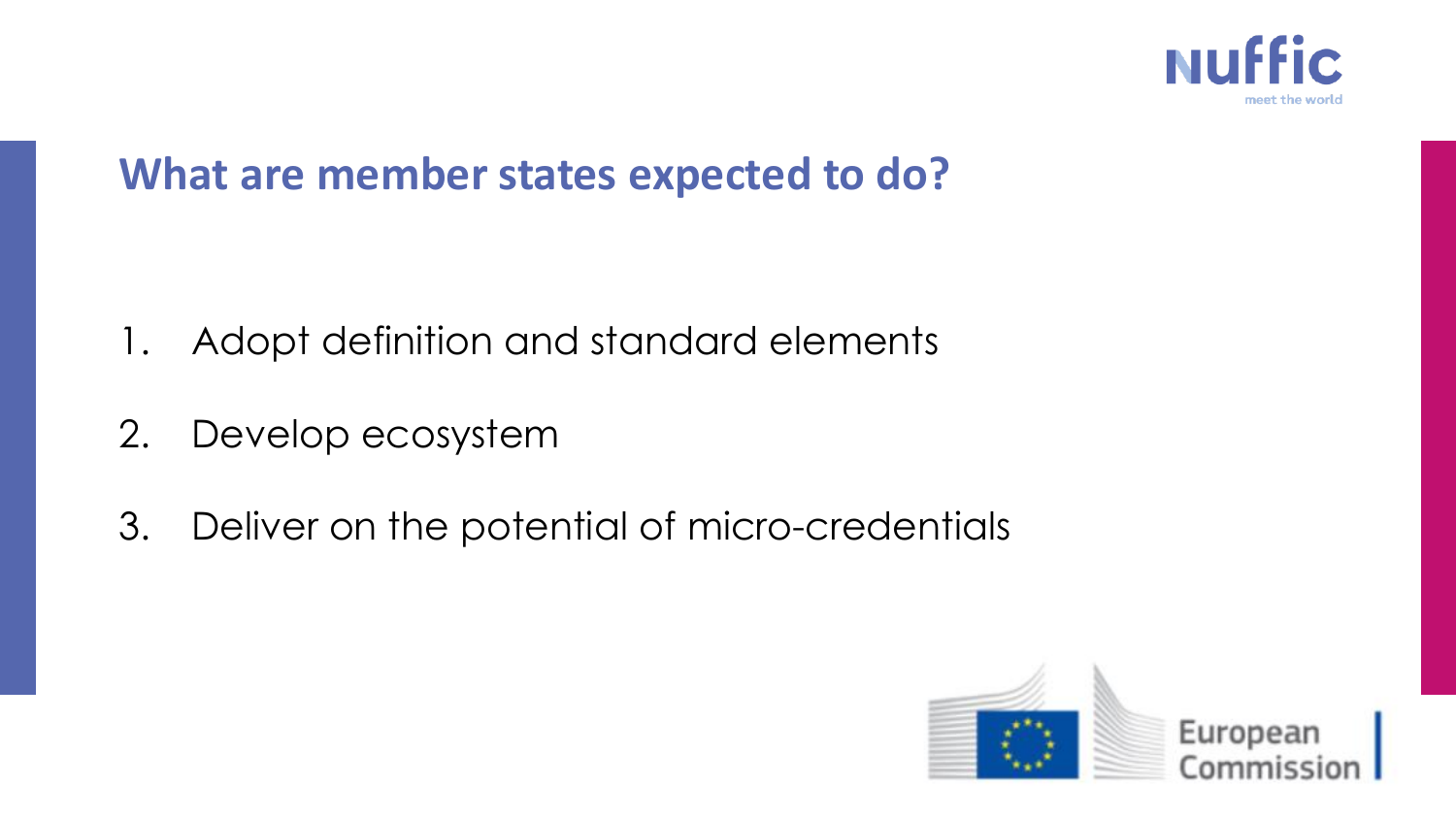

#### **What are member states expected to do?**

#### **Adopt definition on micro-credentials**

*'Micro-credential' means the record of the learning outcomes that a learner has acquired following a small volume of learning. These learning outcomes have been assessed against transparent and clearly defined standards.* 

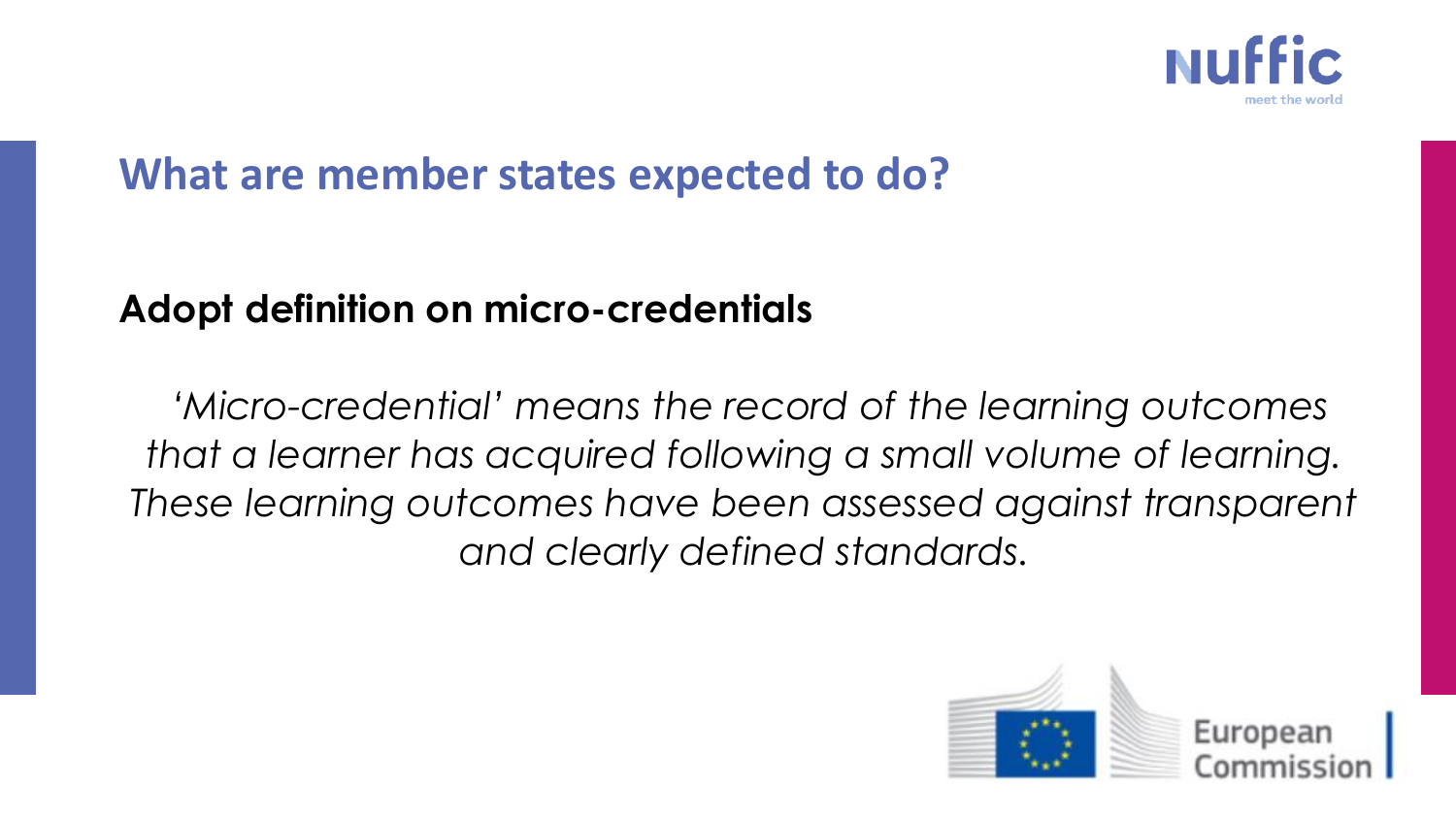

## **Standard elements of a micro-credential** *Selection*

- Title
- Identification of the learner
- Awarding body
- Learning outcomes
- Notional workload (in ECTS)
- Level (connected to EQF)
- Type of assessment
- Form of participation
- Quality assurance

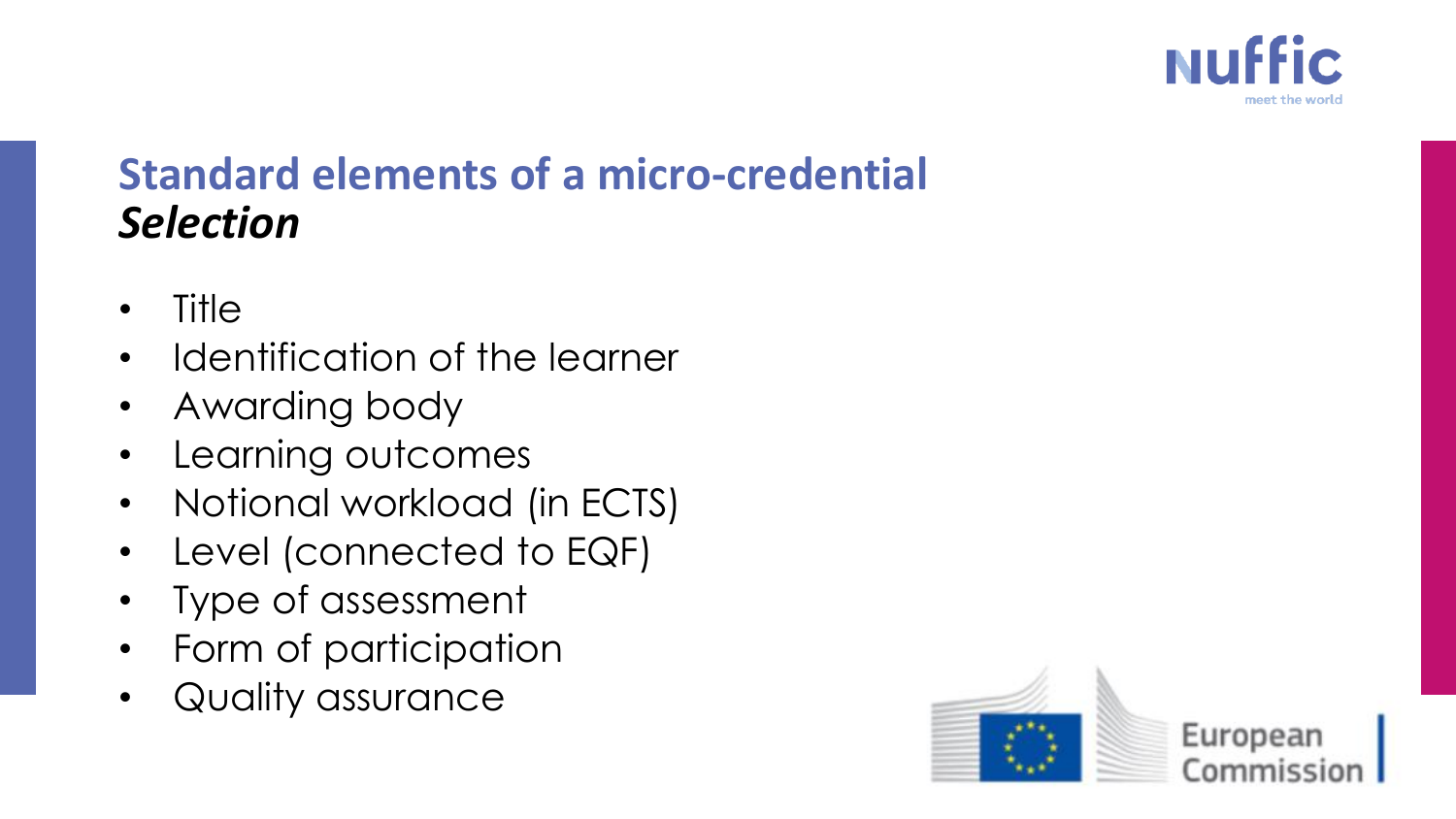# **NUffic**

#### **Micro-credentials in Europe**

#### **Rome Ministerial Communiqué (2020)**

- A means for innovation in the EHEA
- Realizing student-centered learning
- Creating a "culture for equity and inclusion"



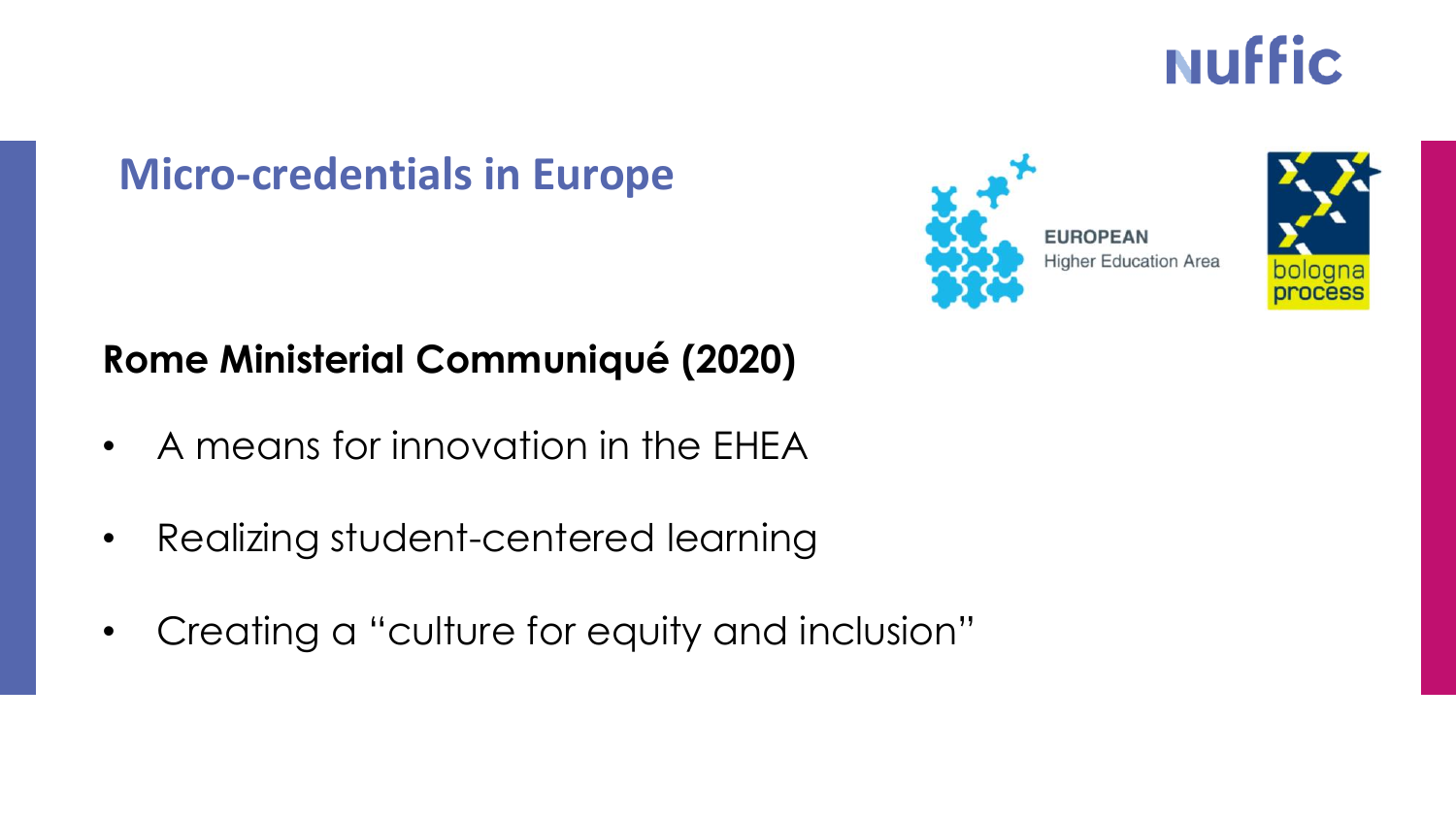

#### **Micro-credentials in Europe**



#### **MICROBOL project**

*How can the existing Bologna tools be used and/or need to be adapted to be applicable to micro-credentials?*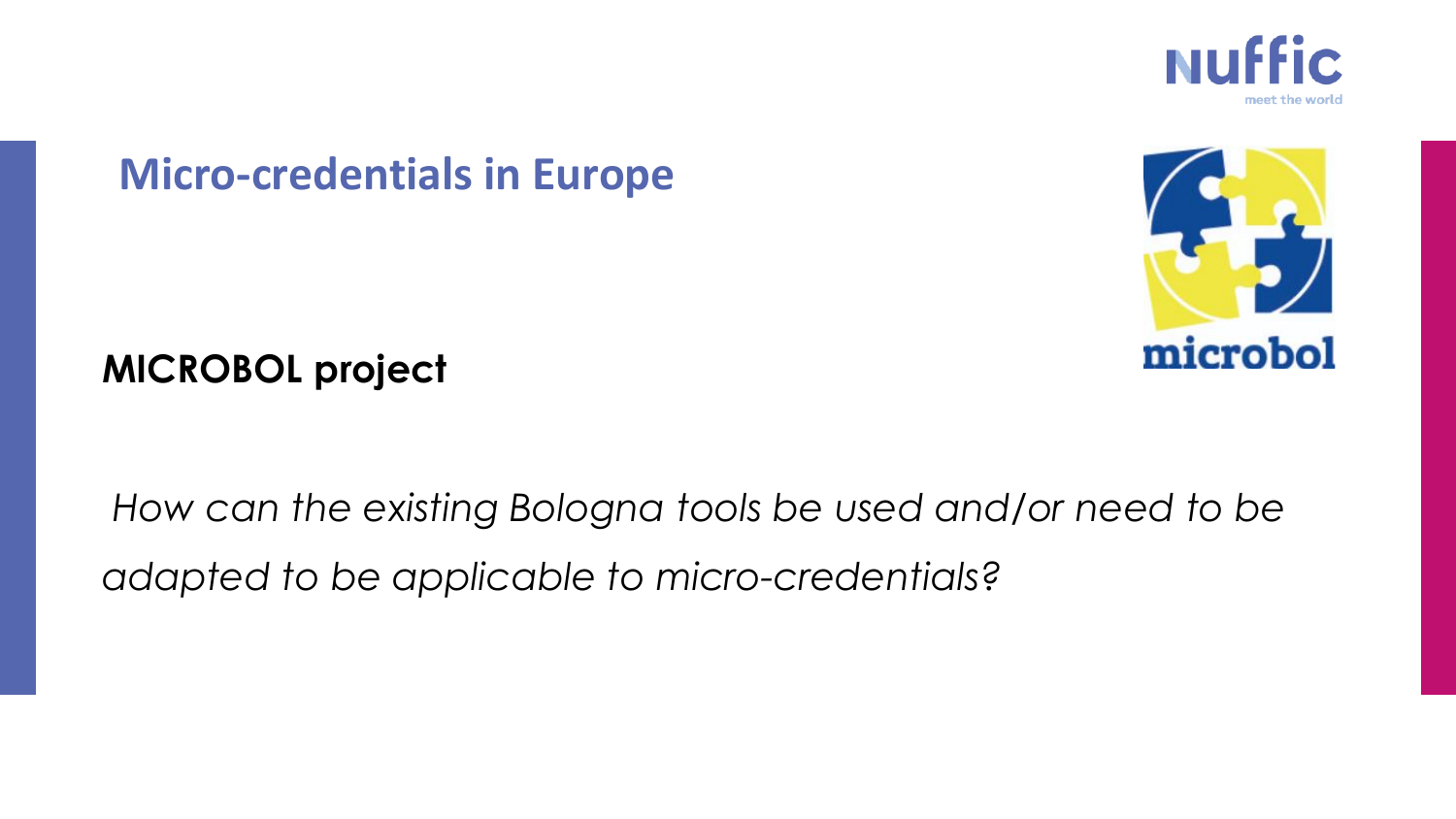

#### **Micro-credentials in Europe**

#### **MICROBOL**

*Outputs (selection):*

- Survey on micro-credentials in EHEA countries
- Common European Framework for micro-credentials
- Report on the final conference

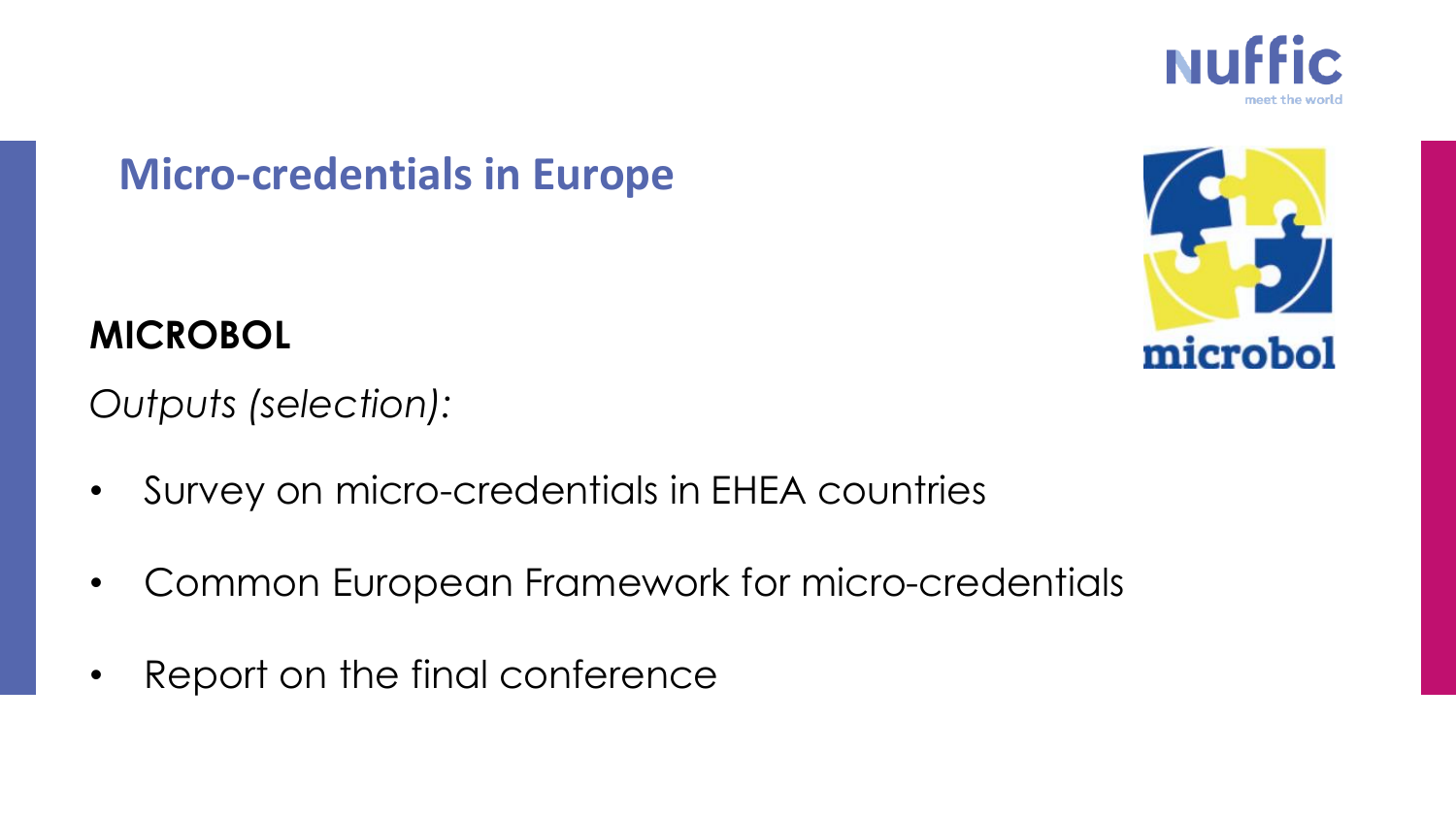



## **Evaluating and recognizing micro-credentials**

• Recognizing small learning

experiences in line with the LRC

• Time-efficient approach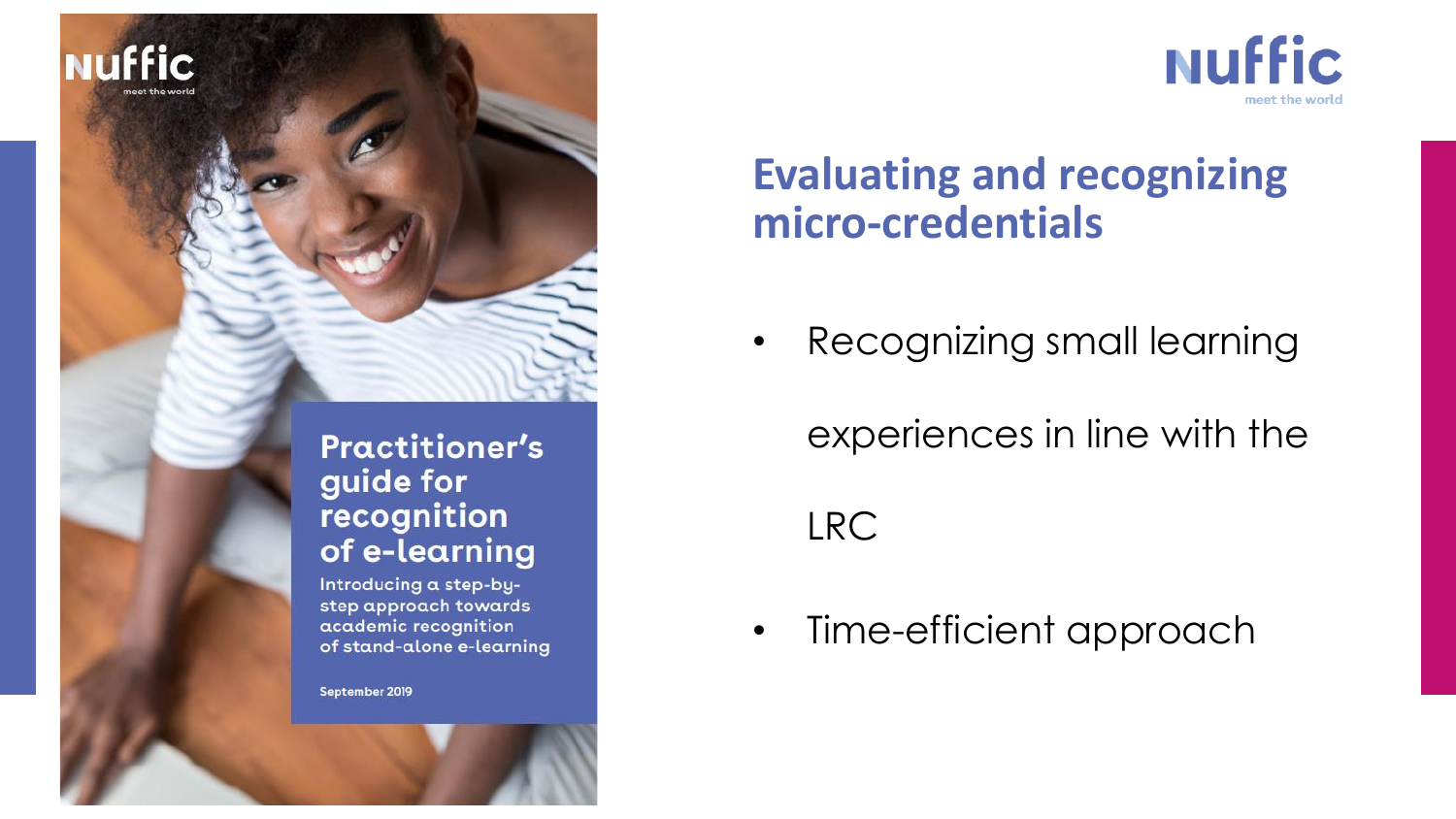

# **E-Valuate recognition method**

7 criteria for evaluating "stand-alone elearning".

1. Quality 2. Level 3. Learning outcomes 4. Workload 5. Verification 6. Testing 7. Identification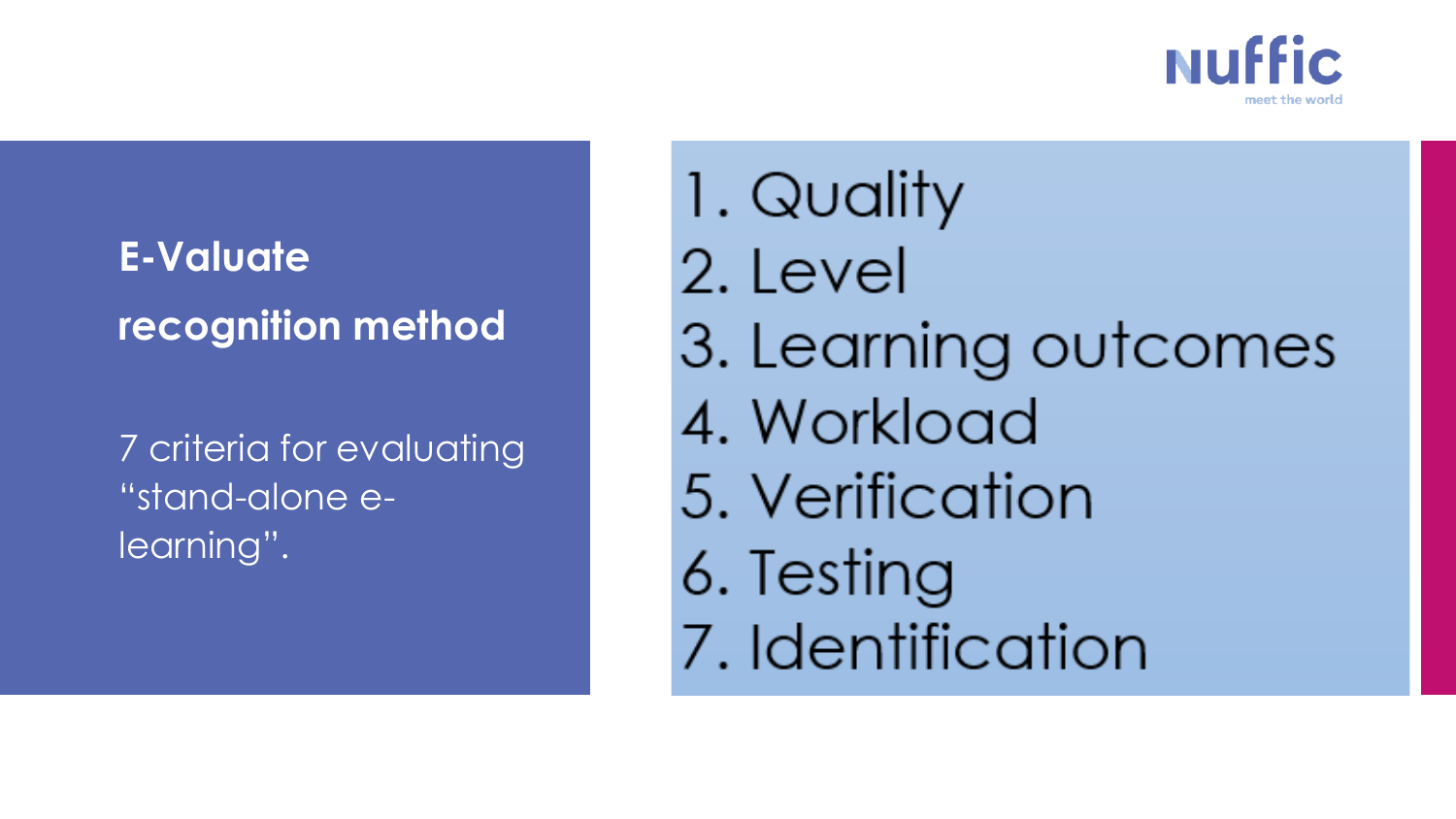

#### **E-Valuate recognition method**

#### **Traffic light model**

*How robust is a criterion?* 

#### Figure i: Traffic light model<sup>10</sup>

| Level of<br>robustness | Quality | Authenticity   Level | Learning<br>outcomes | <b>Workload</b> | Testing | ID |
|------------------------|---------|----------------------|----------------------|-----------------|---------|----|
| 0                      |         |                      |                      |                 |         |    |
|                        |         |                      |                      |                 |         |    |
|                        |         |                      |                      |                 |         |    |
|                        |         |                      |                      |                 |         |    |

Practitioner's Guide, p. 14.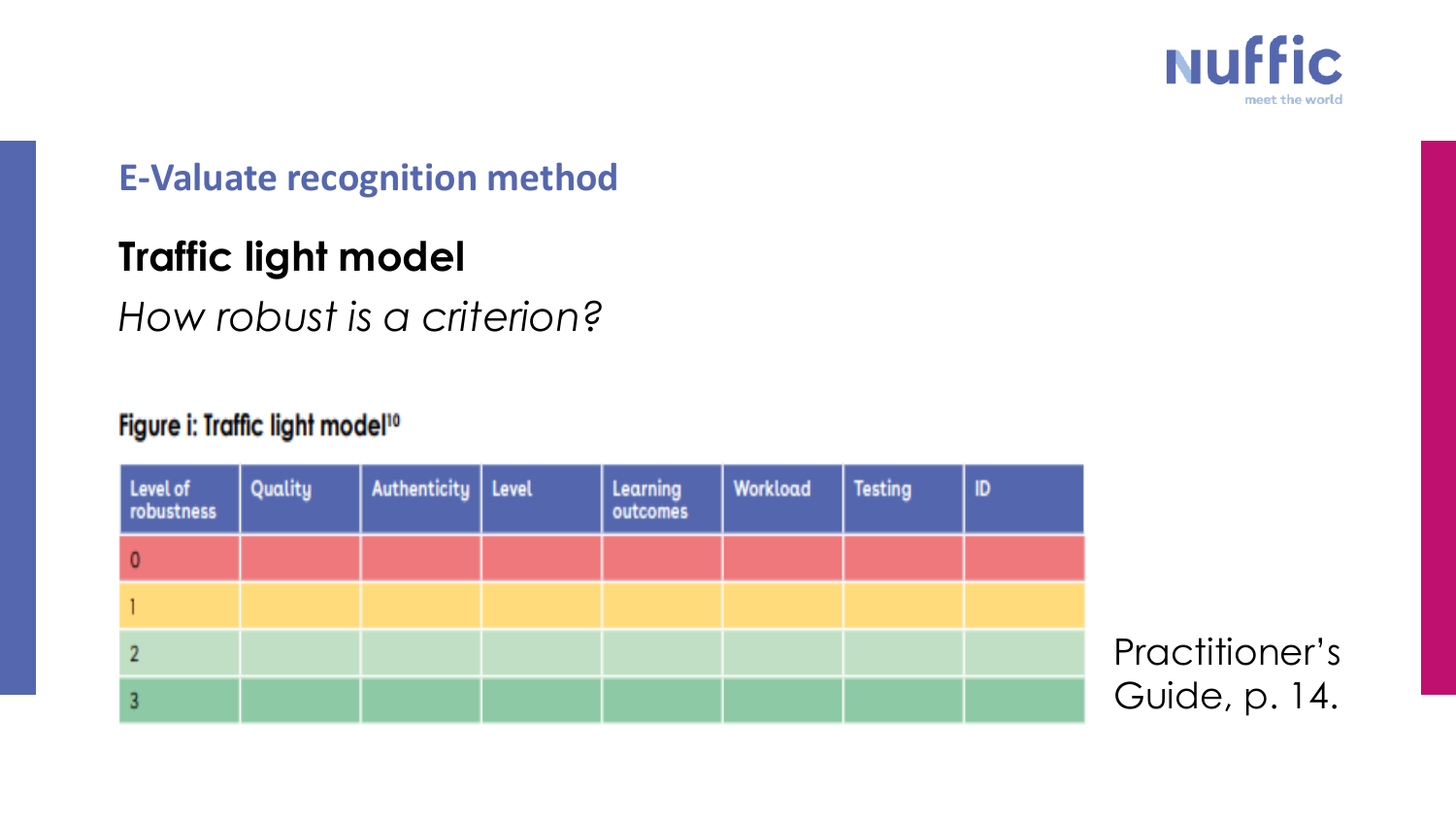



# **Completely green?**

• Recognition is possible in line with the LRC.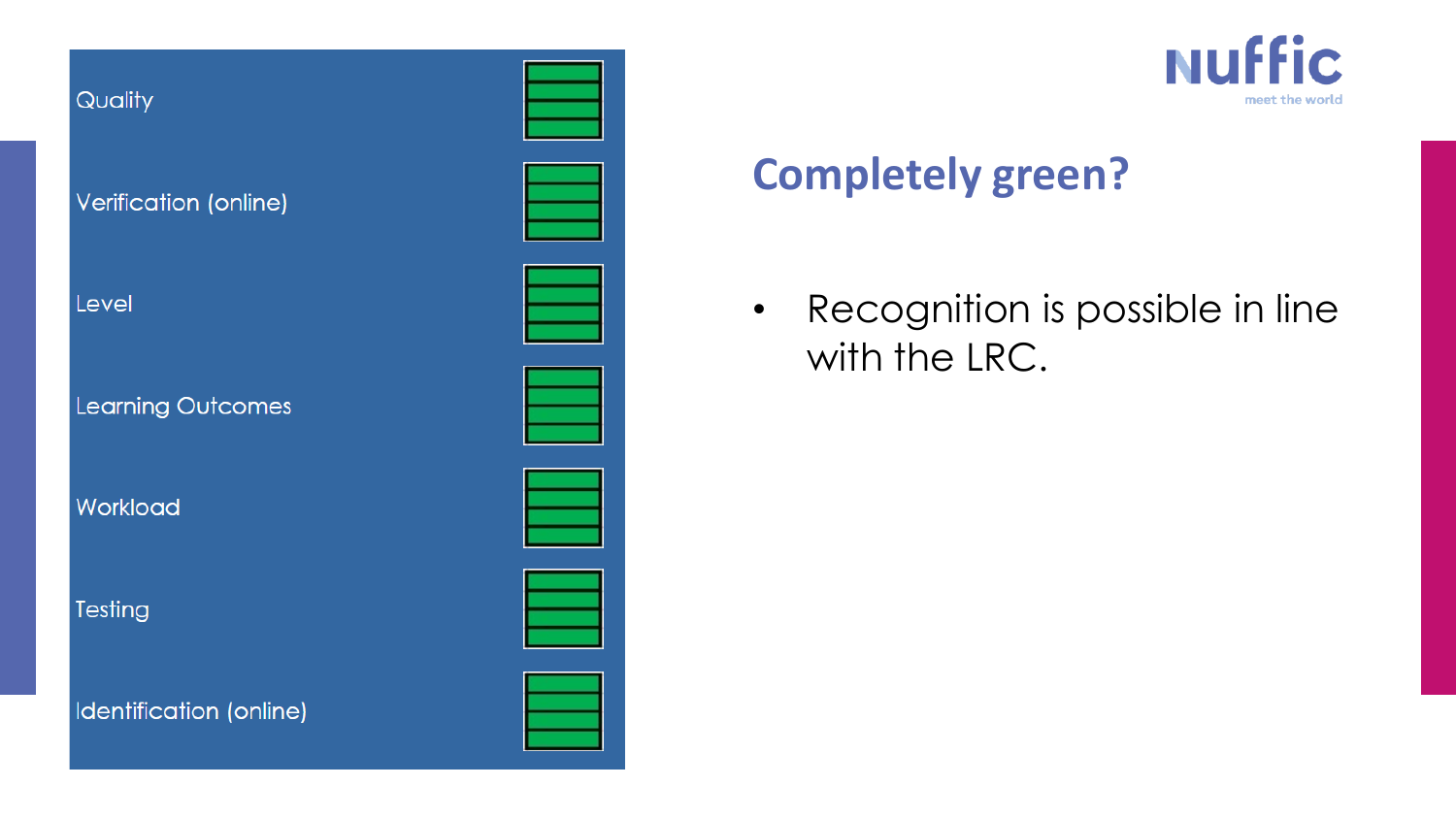



# **(Mostly) red?**

• Recognition in line with LRC most likely not possible.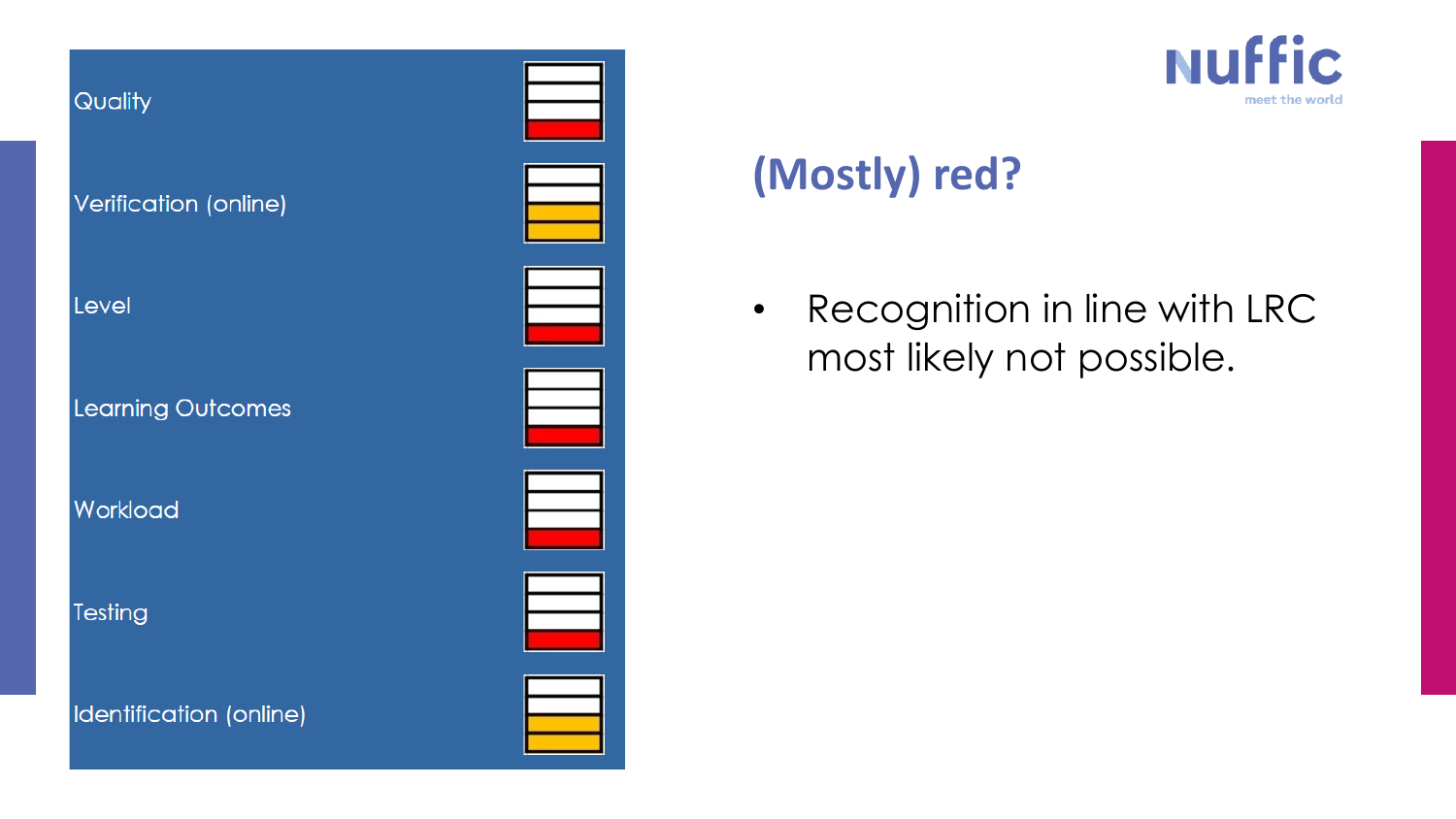



## **Mix of colours?**

- Can you prioritize certain criteria?
- Can you accept that other criteria or not/partially met?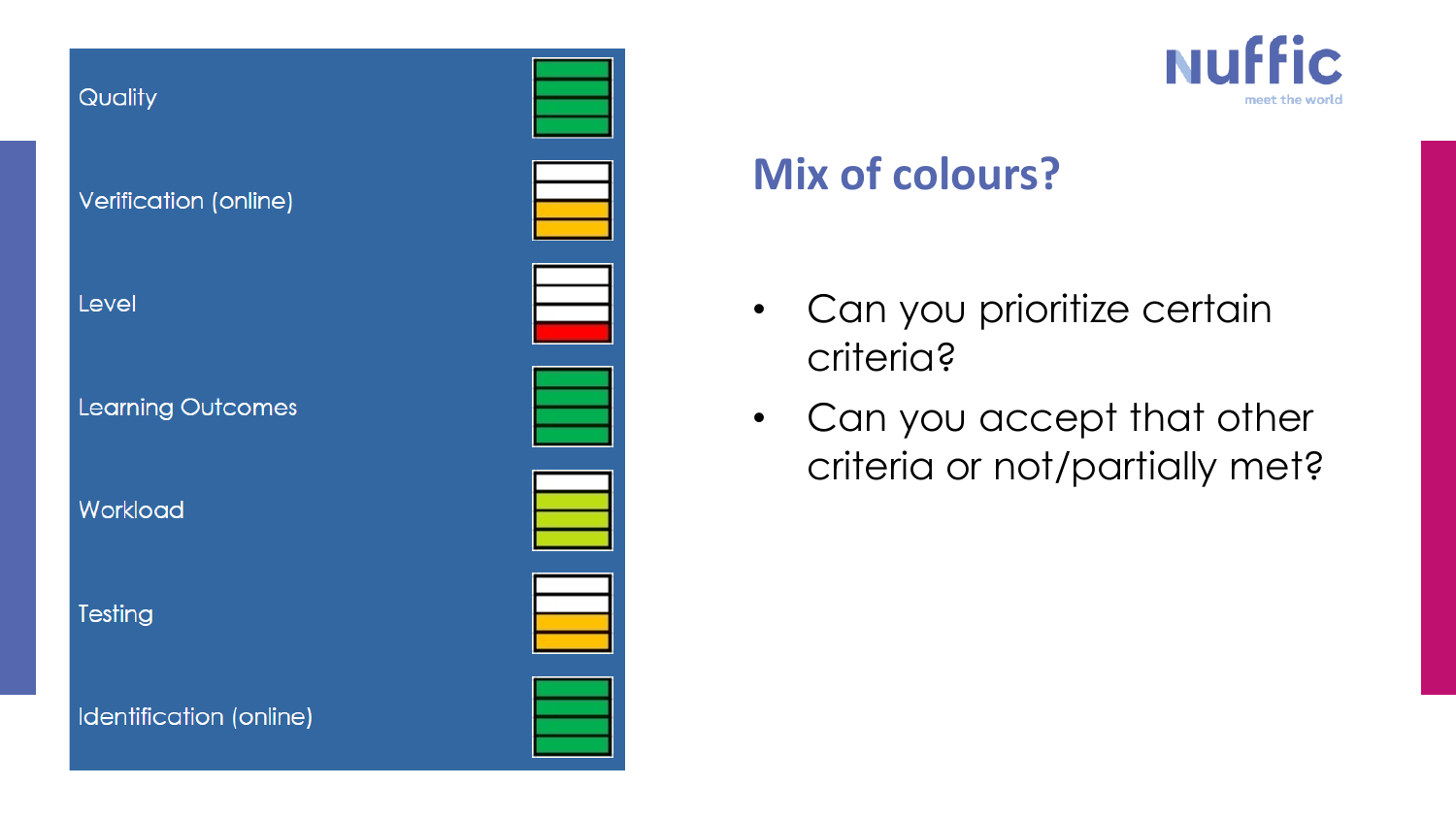

# **Mixed results in the "micro-evaluator"**

- Recognition is dependant on the context.
- Flexible recognition approach.
- Recognition of Prior Learning (RPL).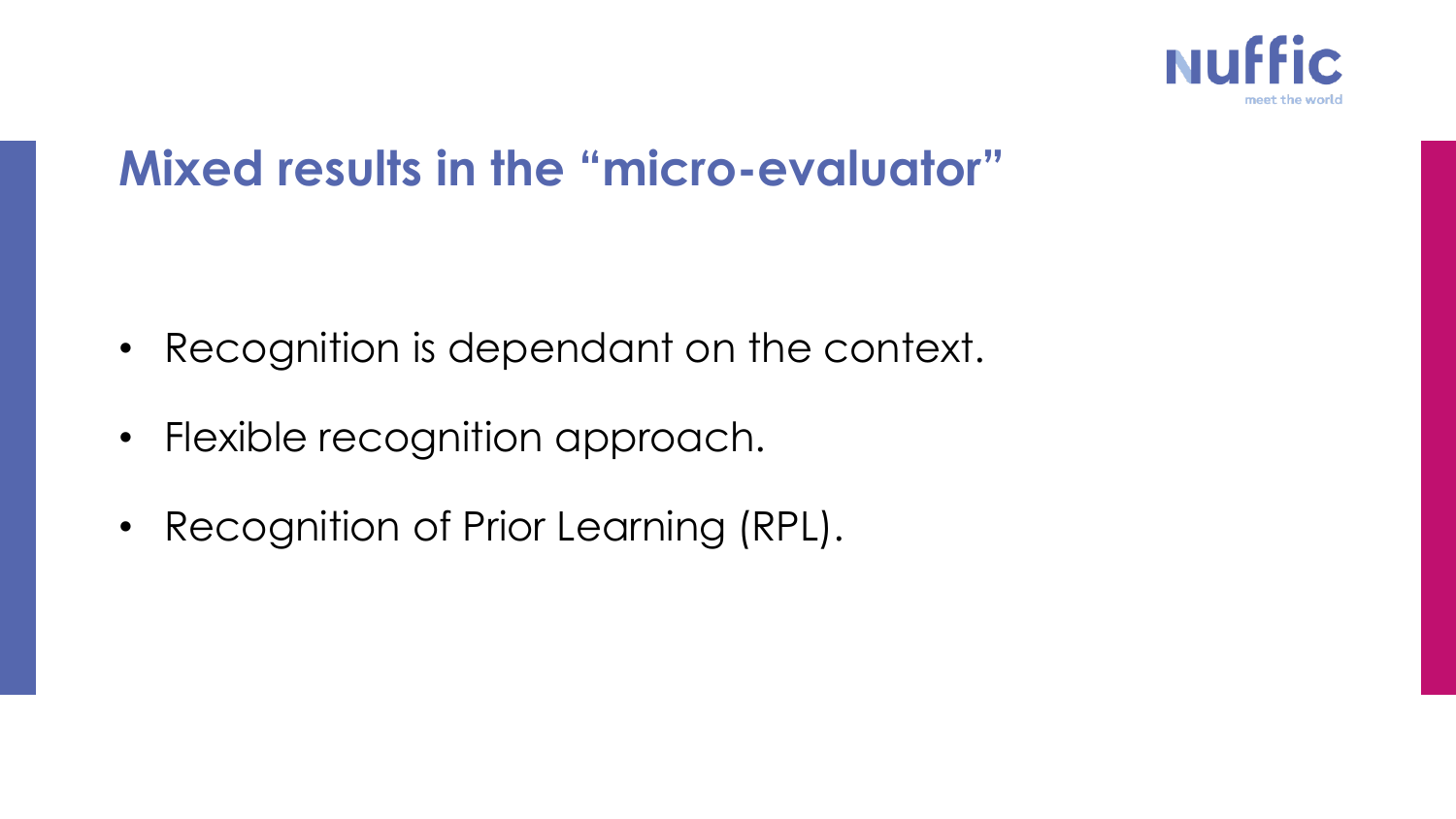

# **Trying out the "Micro-Evaluator"**

**https://www.nuffic.nl/en/subjects/recognitionprojects/the-micro-evaluator**



- **Assignment:** evaluate the micro-credential of your case study.
- **Question:** would you recognize the microcredential?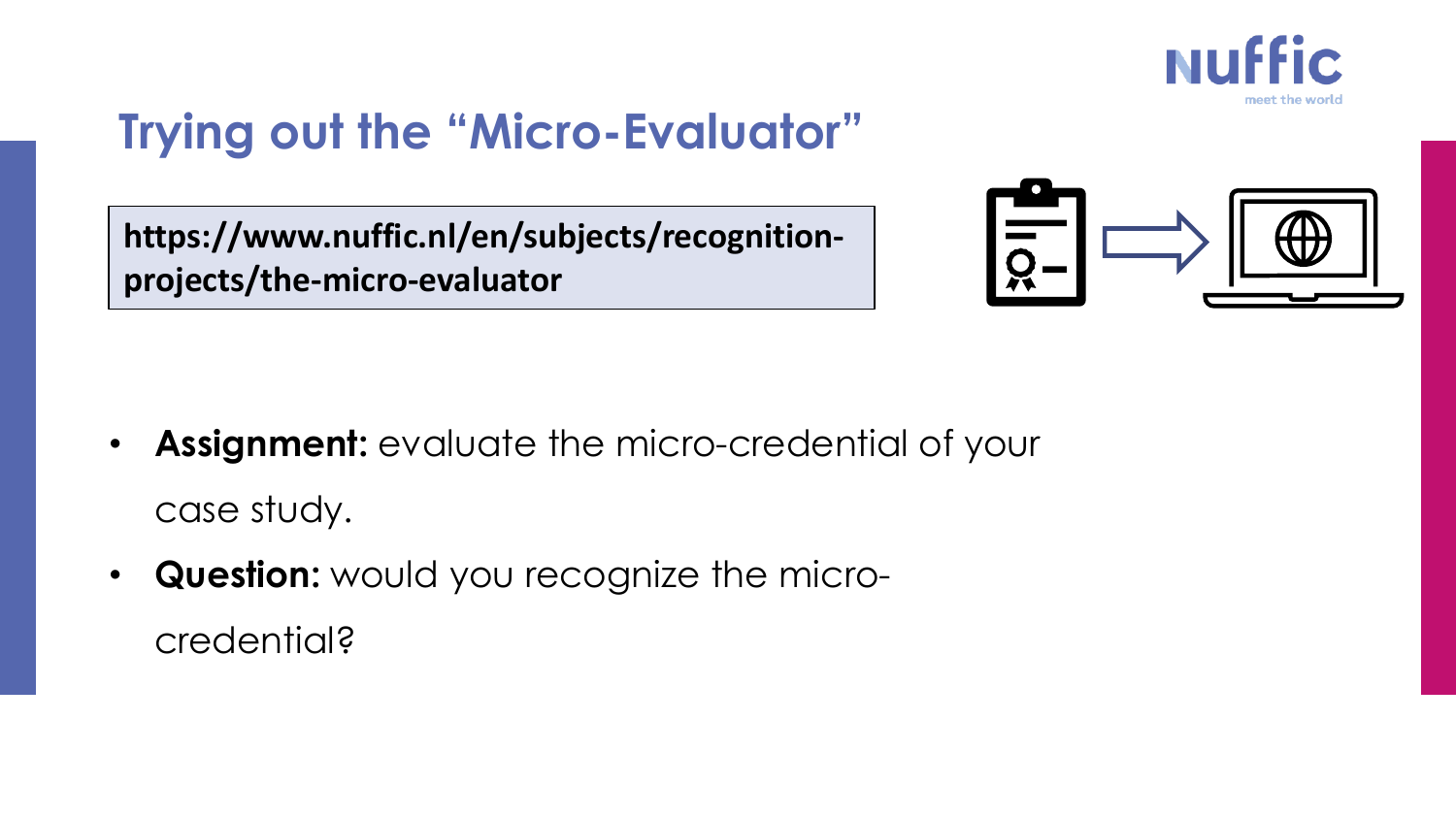

#### Profile: Hank

**MiRC** 

- Presents a microcredential.
- Applies for bachelor in health sciences.
- Wants exemption for the course "nutrition and health".

#### Profile: Betty

- Presents a microcredential.
- Applies for master "sustainable food systems".
- Misses knowledge sustainable food systems in current bachelor

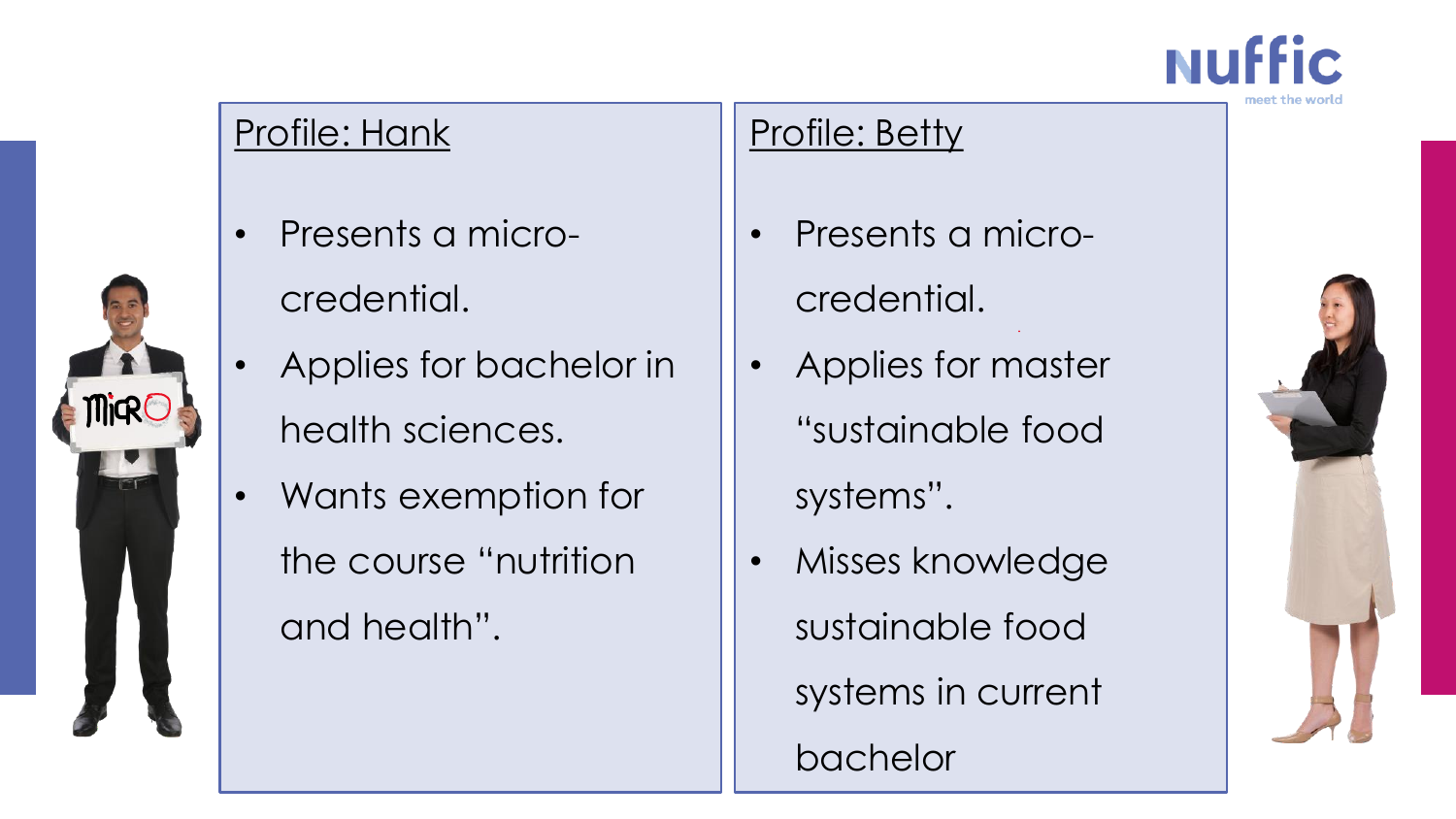

#### Assumption:



The learning outcomes of the micro-credential align well with the content of the programme to which the

student seeks admission.

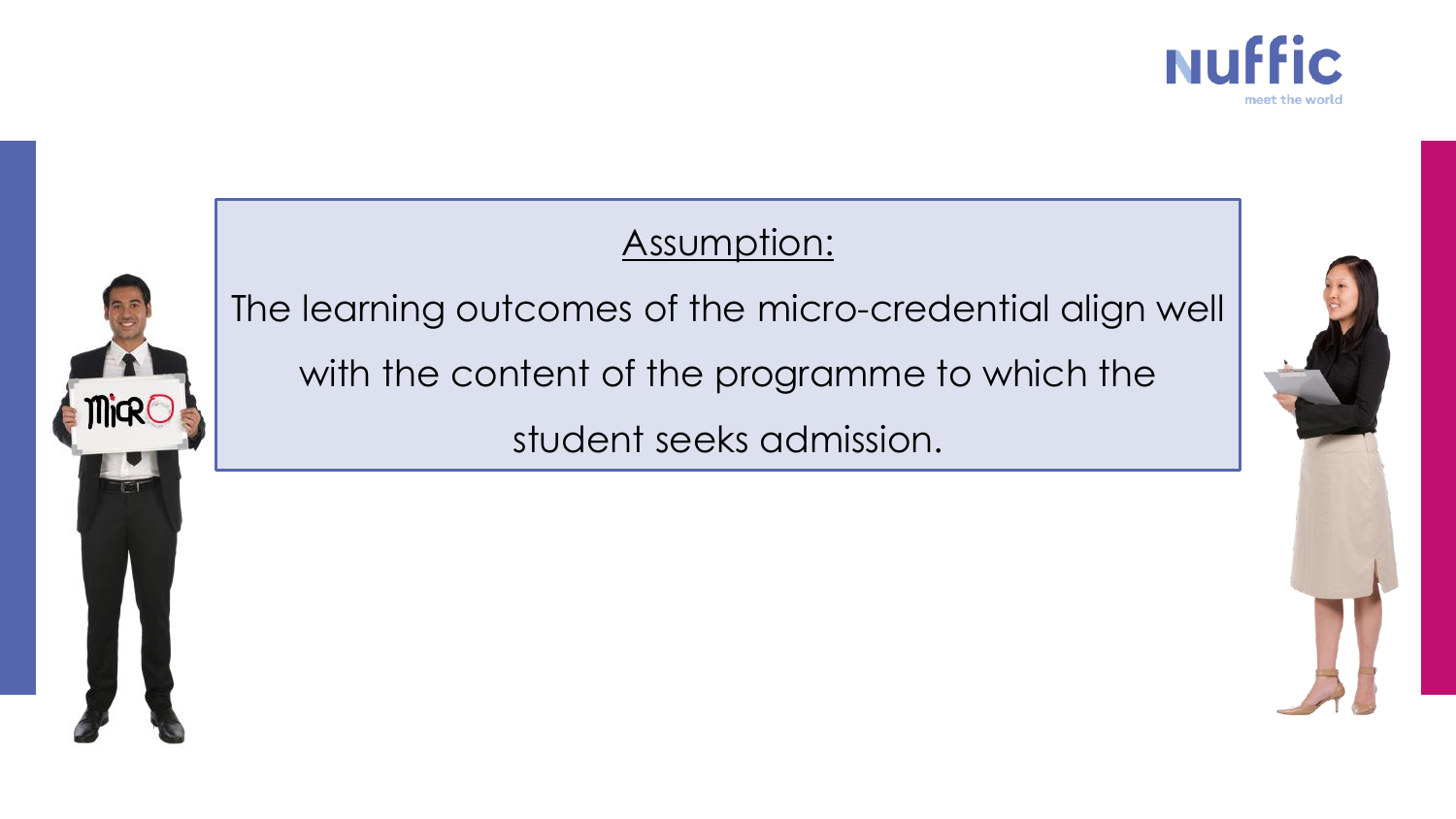

# **Feedback in plenary**

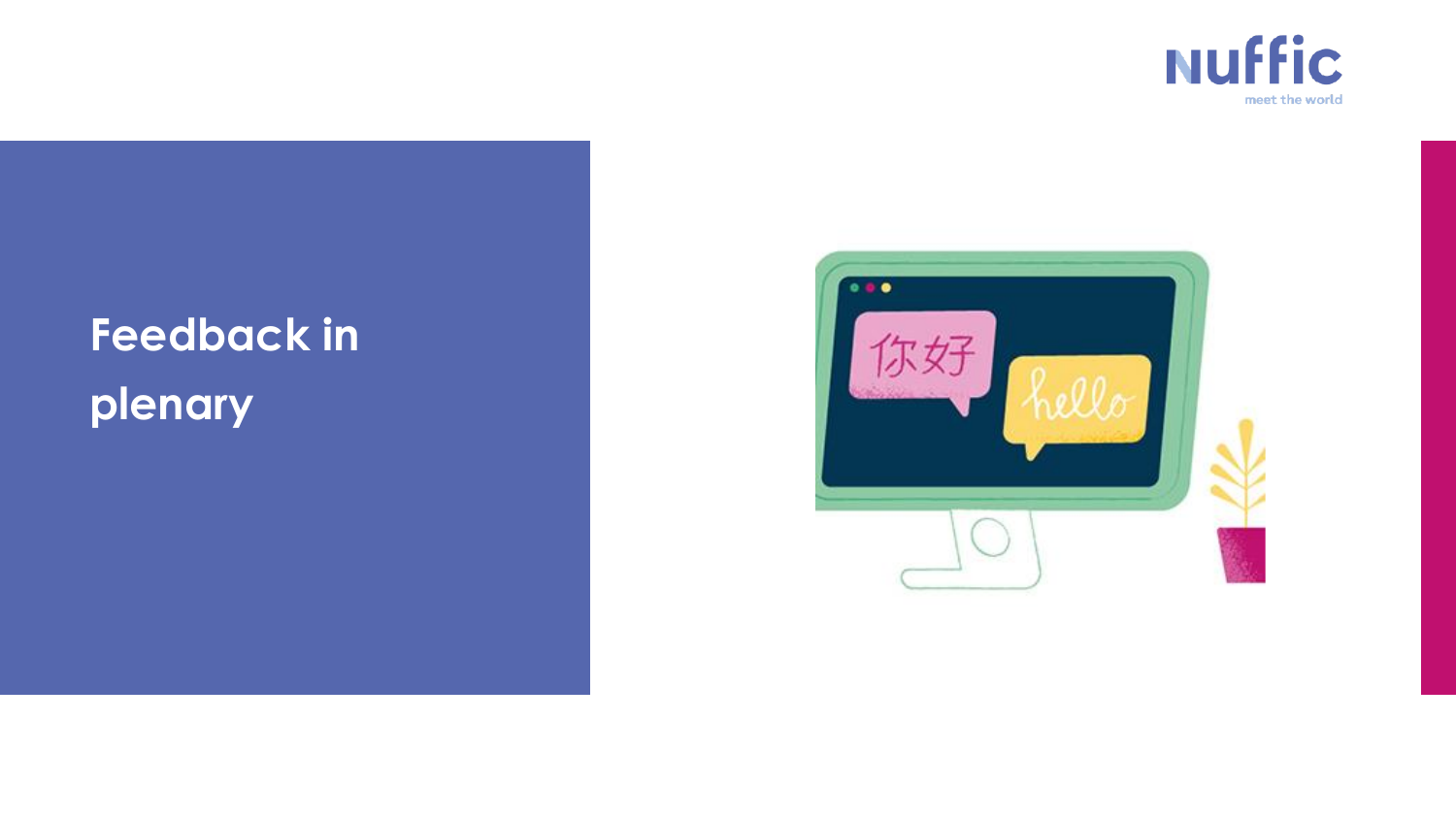



#### *Food for thought/ discussion*

#### Recommendations from the STACQ publication (selection)

• Develop fit for purpose RPL procedures to recognize microcredentials from informal providers in a time-efficient way.

• Make sure the information about your recognition procedures for micro-credentials is easily accessible for learners and other stakeholders.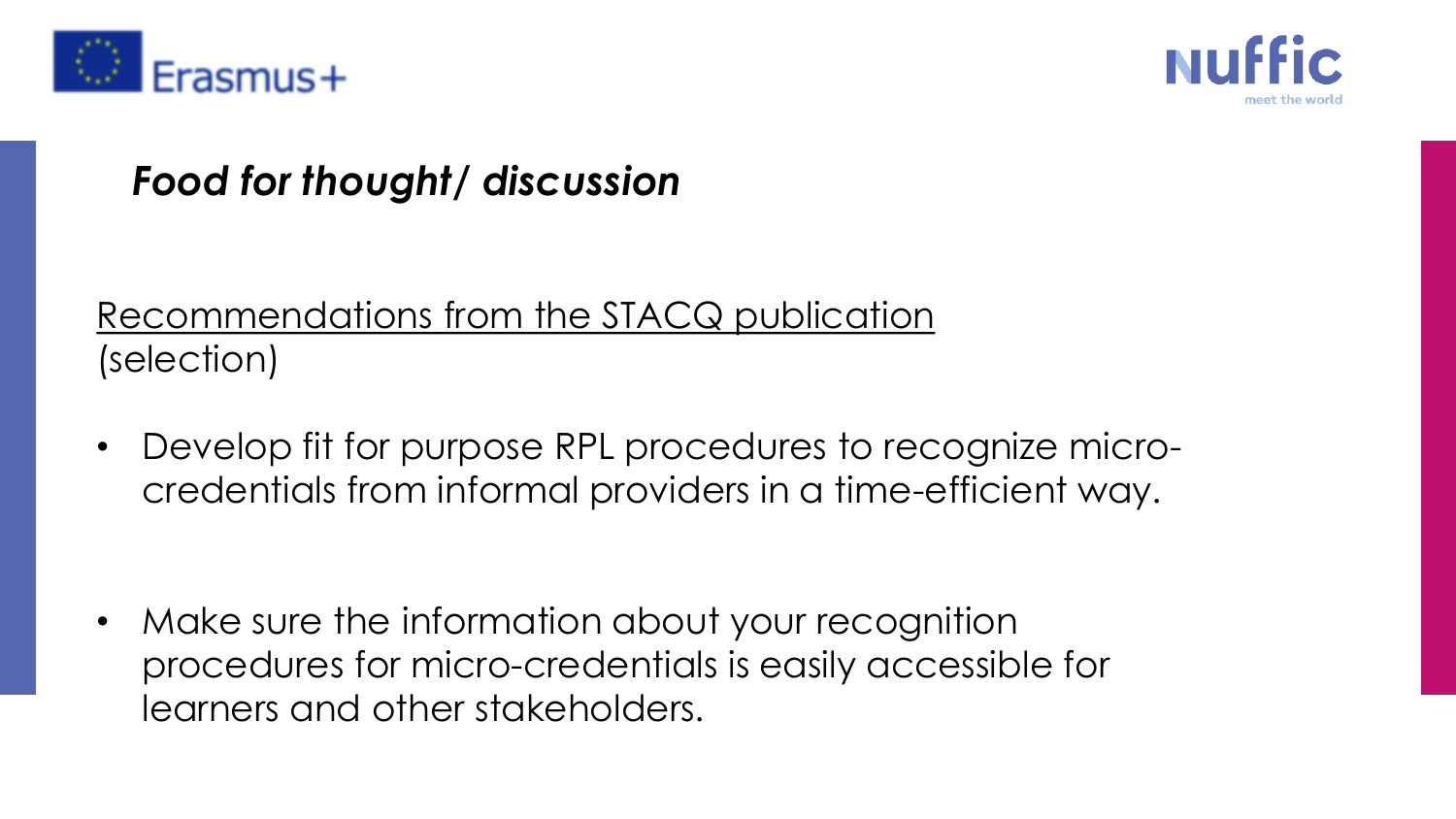

# Thank you for your attention!

Questions? Comments?



Mail: [meimers@nuffic.nl](mailto:meimers@nuffic.nl) [wegewijs@nuffic.nl](mailto:wegewijs@nuffic.nl)